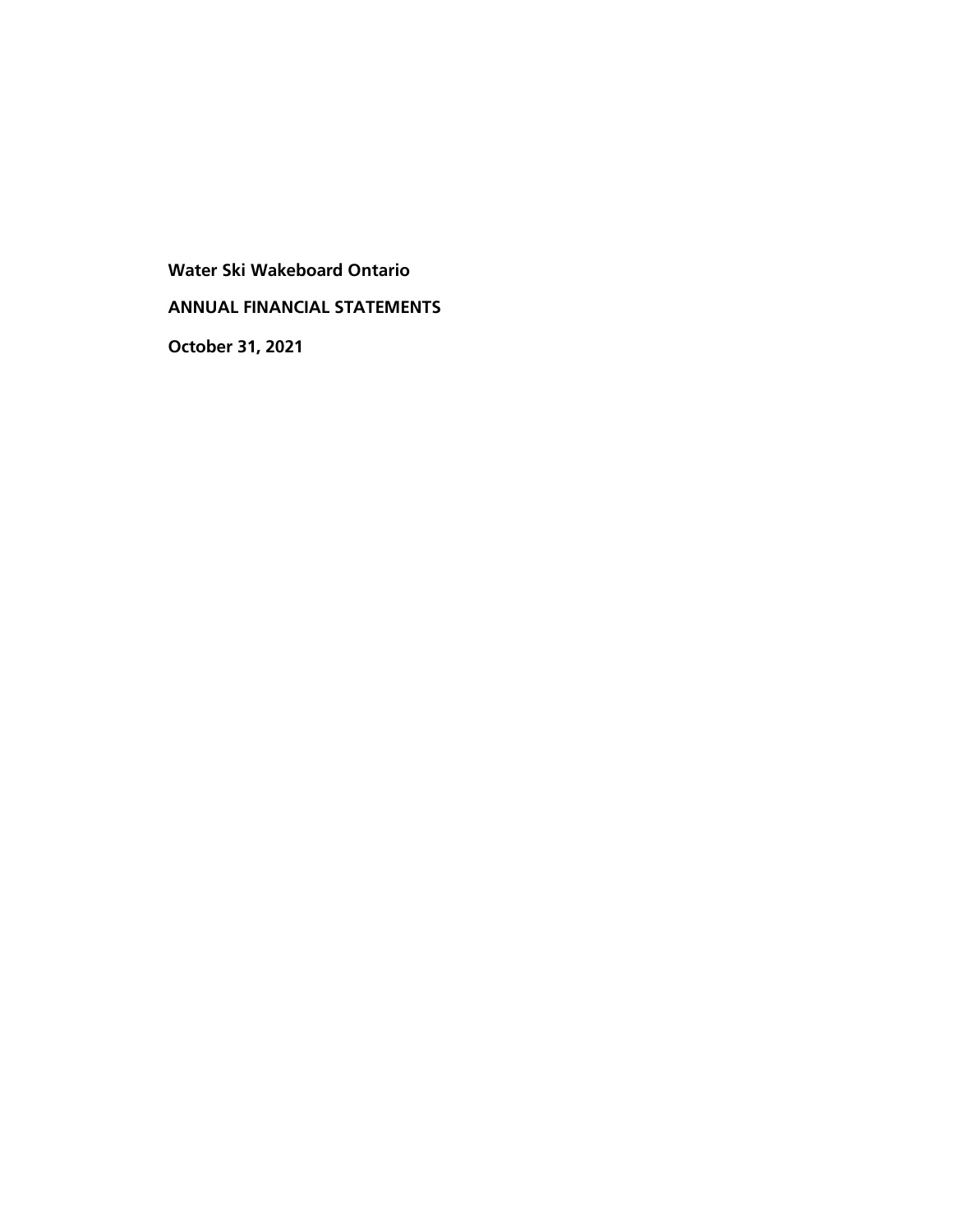703 Evans Avenue, Suite 503 Toronto, Ontario M9C 5E9 Tel 416.695.9500 Fax 416.695.3837 www.c-s.ca



CHARTERED PROFESSIONAL ACCOUNTANTS

## **REVIEW ENGAGEMENT REPORT**

To the members of **Water Ski Wakeboard Ontario**

We have reviewed the statement of financial position of Water Ski Wakeboard Ontario ("the Association") as at October 31, 2021 and the statements of operations, changes in net assets and cash flows for the year then ended, and a summary of significant accounting policies and other explanatory information.

Management's Responsibility for the Financial Statements

Management is responsible for the preparation and fair presentation of these financial statements in accordance with Canadian accounting standards for not-for-profit enterprises and for such internal control as management determines is necessary to enable the preparation of financial statements that are free from material misstatement, whether due to fraud or error.

Practitioner's Responsibility

Our responsibility is to express a conclusion on the accompanying financial statements based on our review. We conducted our review in accordance with Canadian generally accepted standards for review engagements, which require us to comply with relevant ethical requirements.

A review of financial statements in accordance with Canadian generally accepted standards for review engagements is a limited assurance engagement. The practitioner performs procedures, primarily consisting of making inquiries of management and others within the entity, as appropriate, and applying analytical procedures, and evaluates the evidence obtained.

The procedures performed in a review are substantially less in extent than, and vary in nature from, those performed in an audit conducted in accordance with Canadian generally accepted auditing standards. Accordingly, we do not express an audit opinion on these financial statements.

Conclusion

Based on our review, nothing has come to our attention that causes us to believe that these financial statements are not, in all material respects, in accordance with Canadian accounting standards for not-for-profit organizations.

Cholkan + Step cauk LLP

Chartered Professional Accountants Licensed Public Accountants

January 15, 2022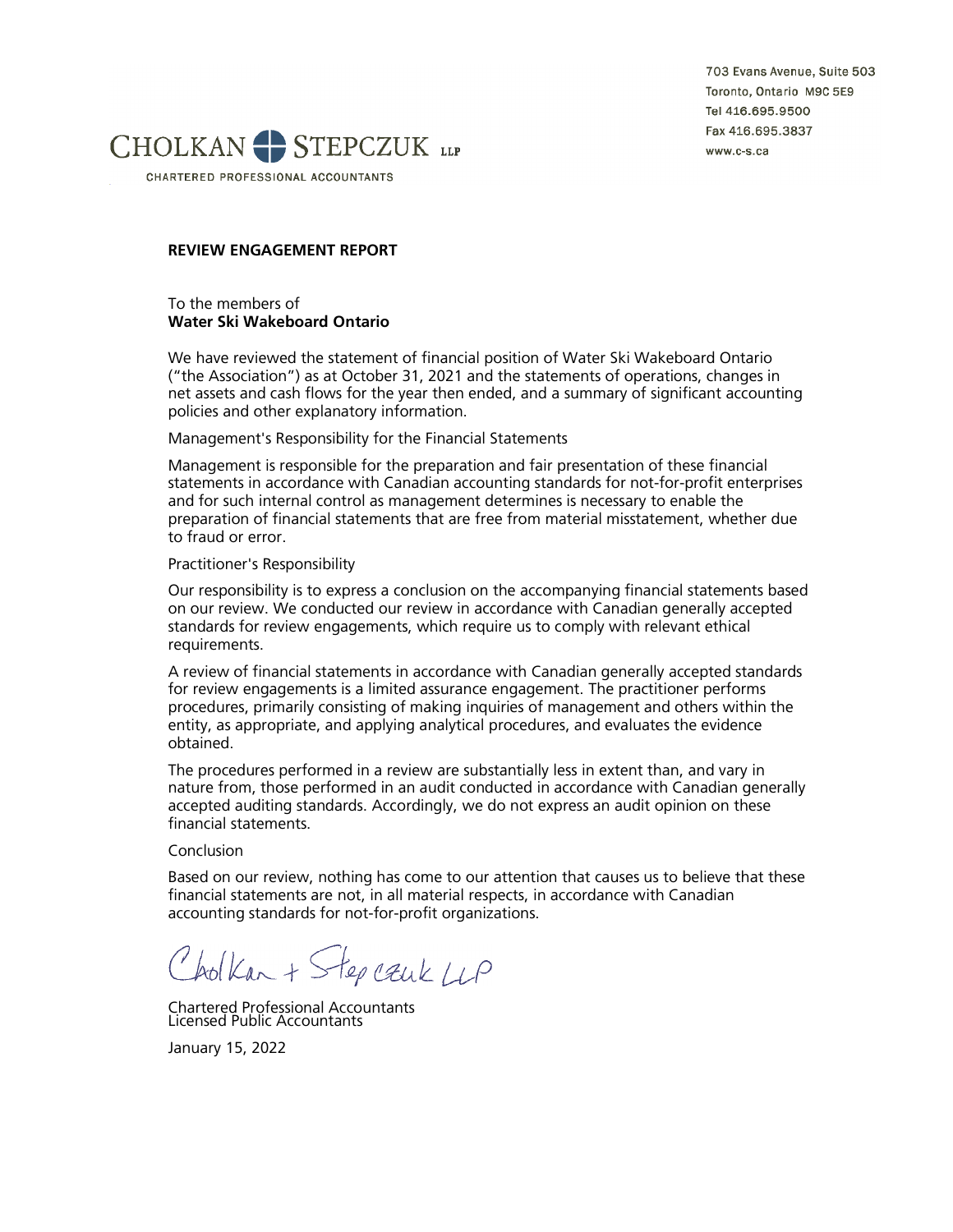STATEMENT OF FINANCIAL POSITION

| October 31, 2021                         |           | Statement 1 |
|------------------------------------------|-----------|-------------|
|                                          | 2021      | 2020        |
| <b>ASSETS</b>                            |           |             |
| Current                                  |           |             |
| Cash                                     | \$333,667 | \$322,051   |
| Accounts receivable (note 2)             | 1,758     | 1,295       |
| Prepaid expenses                         | 1,415     | 475         |
|                                          | 336,840   | 323,821     |
| Equipment (note 3)                       | 17,224    | 16,407      |
|                                          | \$354,064 | \$340,228   |
| <b>LIABILITIES</b>                       |           |             |
| Current                                  |           |             |
| Accounts payable and accrued liabilities | \$11,206  | \$15,640    |
| Sales taxes payable                      | 419       | 1,946       |
| Deferred revenues (note 4)               | 4,220     | 34,330      |
|                                          | 15,845    | 51,916      |
| <b>NET ASSETS</b> (Statement 2)          | 338,219   | 288,312     |
|                                          | \$354,064 | \$340,228   |

APPROVED ON BEHALF OF THE BOARD:

\_\_\_\_\_\_\_\_\_\_\_\_\_\_\_\_\_\_\_\_\_\_\_\_\_\_\_\_\_\_\_\_\_\_ , DIRECTOR  $\omega_\text{p}$ 

Unaudited – see Review Engagement Report. Refer to the accompanying notes.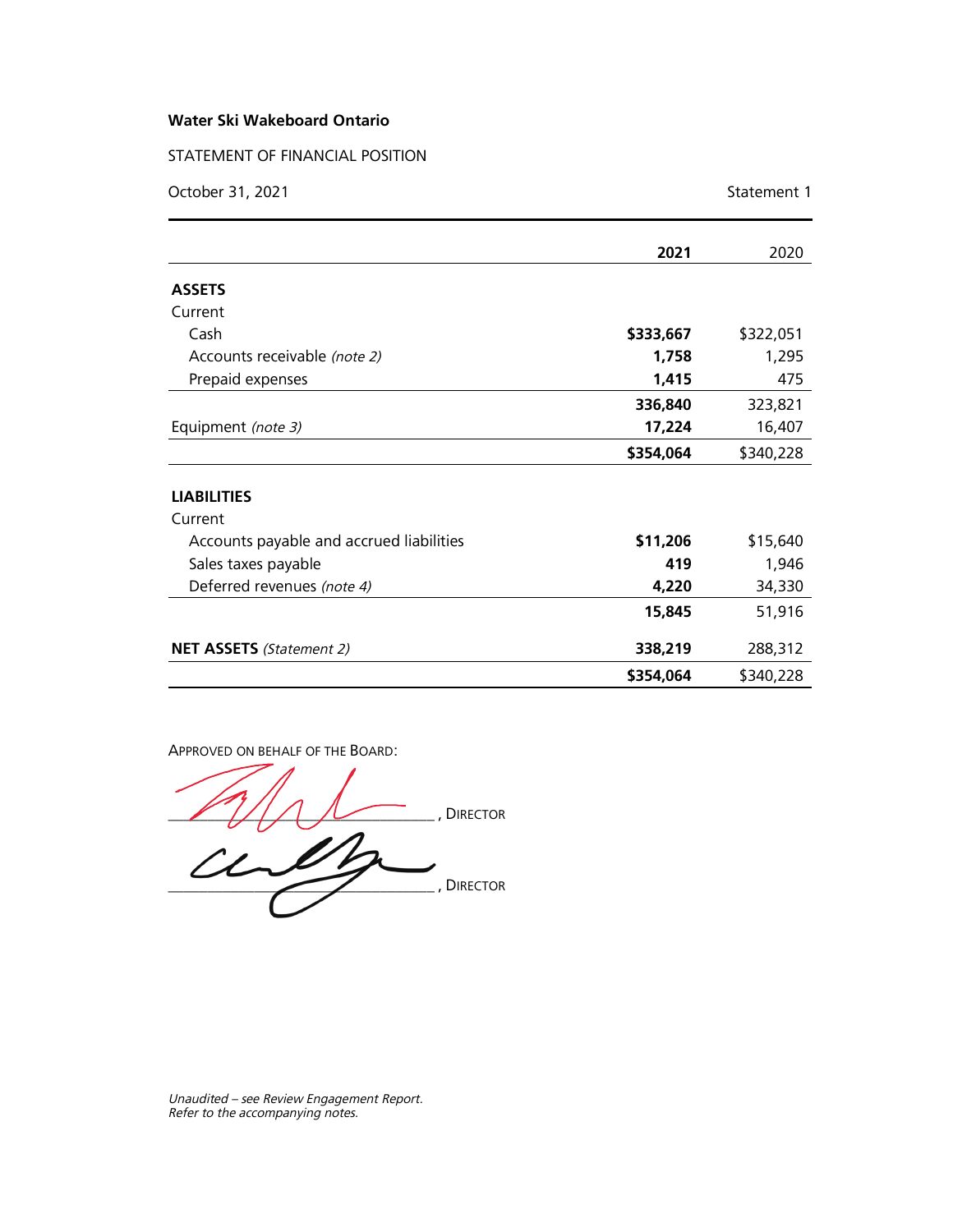## STATEMENT OF CHANGES IN NET ASSETS

Year ended October 31, 2021 Statement 2

|                                                      |                                        |              | 2021      | 2020      |
|------------------------------------------------------|----------------------------------------|--------------|-----------|-----------|
| Net assets                                           | Net assets<br>invested in<br>equipment | Unrestricted | Total     | Total     |
| Beginning of year                                    | \$16,407                               | \$271,905    | \$288,312 | \$241,015 |
| Purchases of equipment                               | 4,919                                  | (4, 919)     |           |           |
| Revenues over expenses for the<br>year (Statement 3) | (4,102)                                | 54,009       | 49,907    | 47,297    |
| End of year                                          | \$17,224                               | \$320,995    | \$338,219 | \$288,312 |

Unaudited – see Review Engagement Report. Refer to the accompanying notes.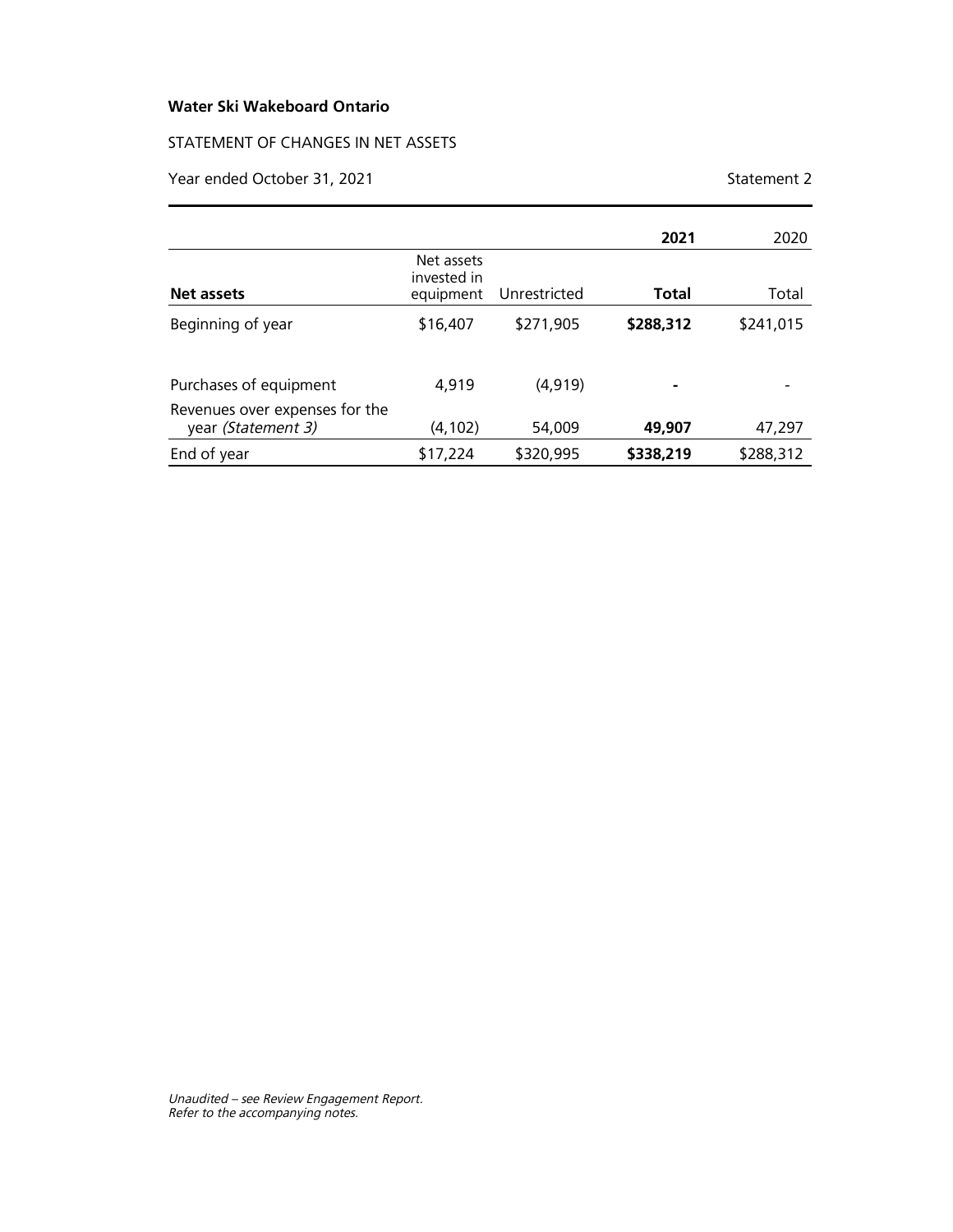## STATEMENT OF OPERATIONS

Year ended October 31, 2021 Statement 3

|                                         | 2021      | 2020     |
|-----------------------------------------|-----------|----------|
| <b>Revenues</b>                         |           |          |
| Provincial government sport grants      | \$132,358 | \$75,000 |
| Instructors course                      | 25,373    | 10,801   |
| Memberships                             | 24,165    | 18,805   |
| Event revenues                          | 15,725    | 9,710    |
| Other provincial government grants      |           | 14,600   |
|                                         | 197,621   | 128,916  |
| <b>Expenses</b>                         |           |          |
| Community sport funding disbursements   | 45,641    |          |
| <b>Fvent costs</b>                      | 29,619    | 12,803   |
| Athlete training and sponsorship        | 18,090    | 9,931    |
| Remunerated personnel                   | 15,775    | 12,785   |
| Rent and telephone                      | 7,110     | 6,839    |
| Instructors course                      | 6,340     | 12,044   |
| Accounting and bookkeeping              | 6,254     | 5,374    |
| Membership fees                         | 5,978     | 4,294    |
| Administrative and general              | 5,265     | 10,312   |
| Registration and credit card processing | 2,208     | 1,933    |
| Promotion and member communications     | 1,076     | 1,180    |
| Administrative travel and mileage       | 256       | 514      |
| Amortization of equipment               | 4,102     | 3,610    |
|                                         | 147,714   | 81,619   |
| Revenues over expenses for the year     | \$49,907  | \$47,297 |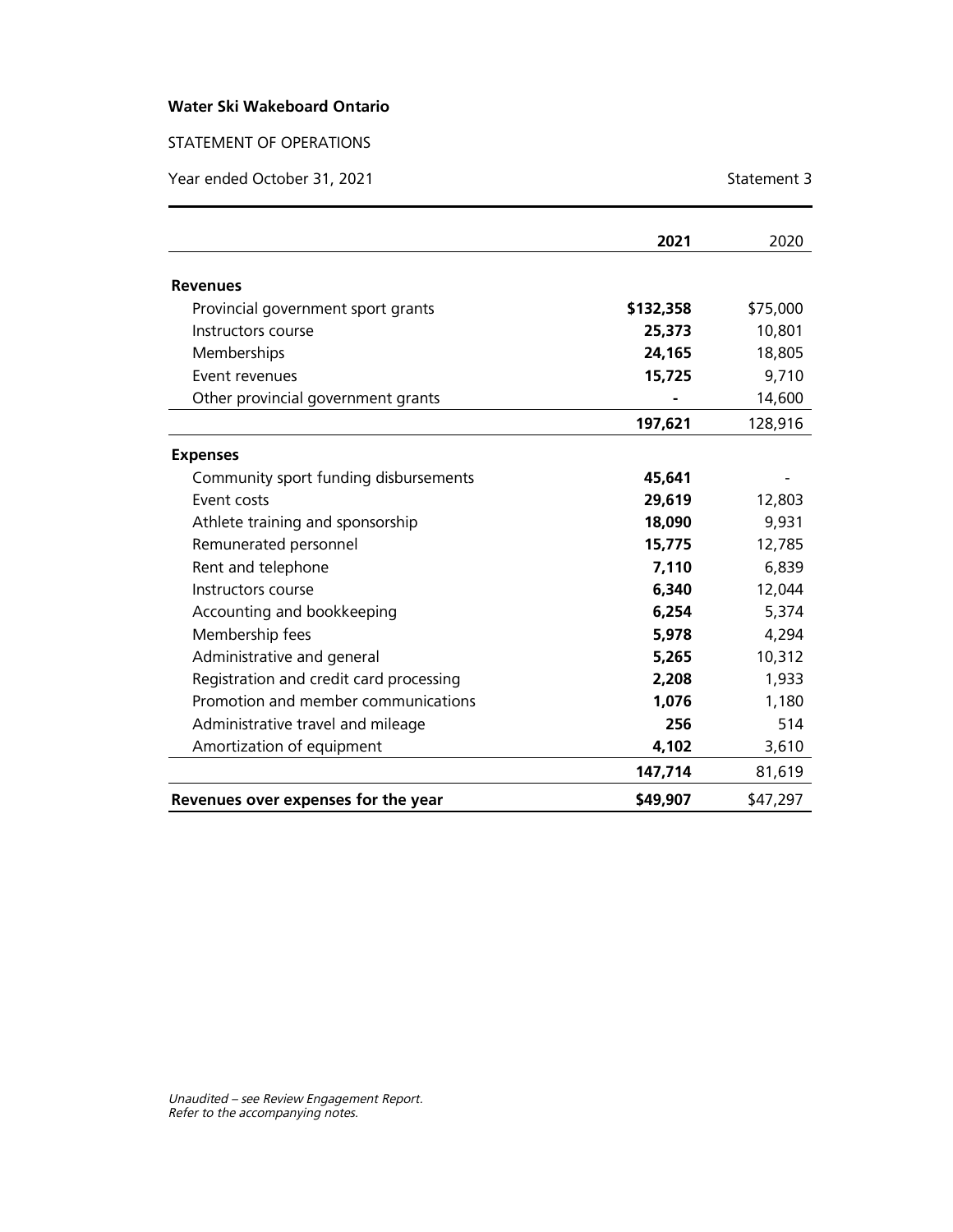STATEMENT OF CASH FLOWS

Year ended October 31, 2021 Statement 4

|                                   | 2021       | 2020      |
|-----------------------------------|------------|-----------|
| Cash provided by (used for):      |            |           |
| General operating activities      |            |           |
| Operating revenue sources         | \$65,940   | \$38,196  |
| Grant contributions               | 101,108    | 90,000    |
| Payments on account of expenses   | (150, 513) | (70, 353) |
|                                   | 16,535     | 57,843    |
| Investment activities             |            |           |
| Equipment purchases               | (4, 919)   | (5,992)   |
|                                   | (4, 919)   | (5,992)   |
| Net increase in cash for the year | 11,616     | 51,851    |
| Cash, beginning of year           | 322,051    | 270,200   |
| Cash, end of year                 | \$333,667  | \$322,051 |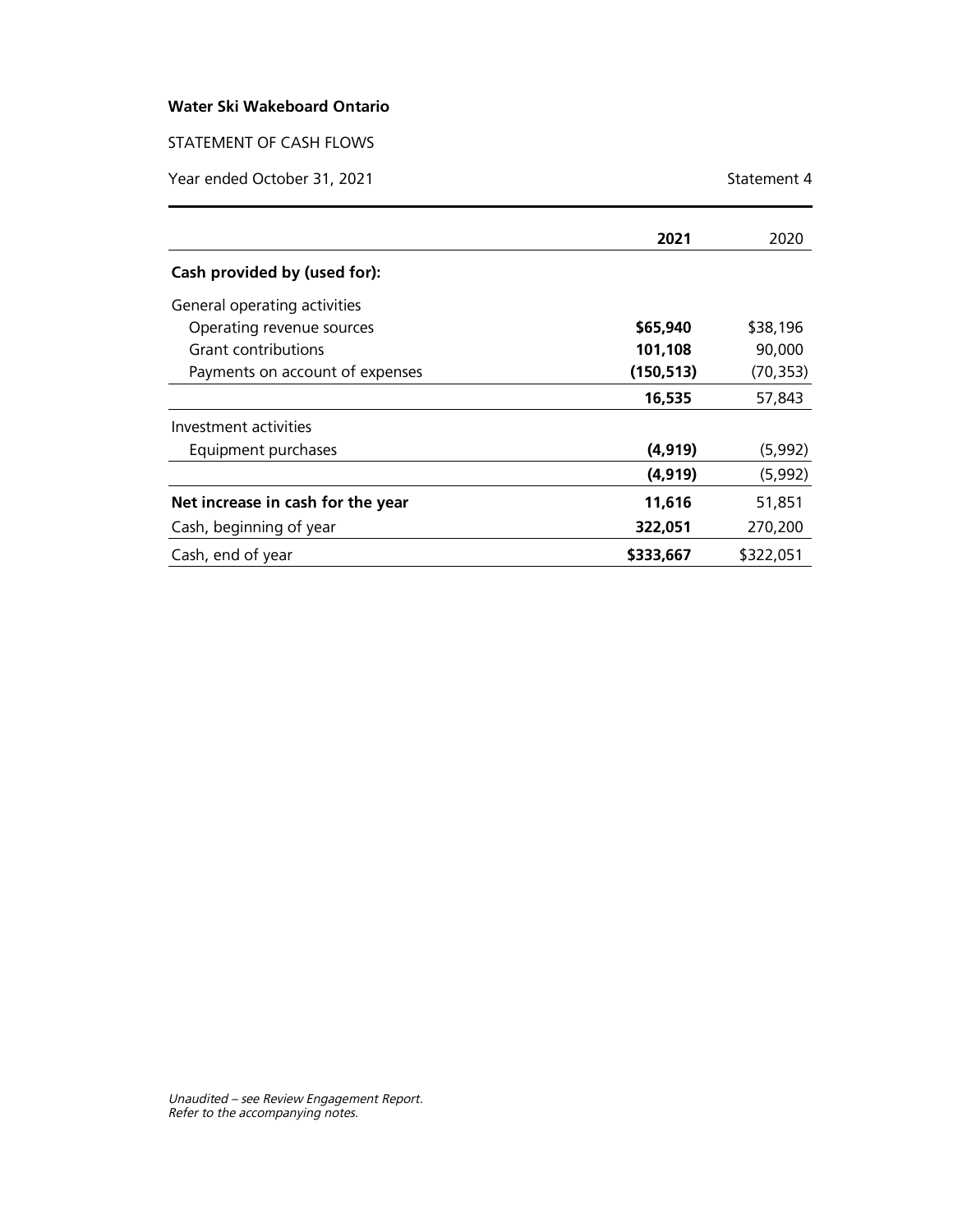NOTES TO THE ANNUAL FINANCIAL STATEMENTS

October 31, 2021

## **Nature of Organization**

Water Ski Wakeboard Ontario (the "Association") is a not-for-profit organization incorporated under the Ontario Corporations Act. The purpose of the organization is to encourage, foster, promote and organize the sports of water skiing and wakeboarding. As a non-profit organization, it is exempt from corporation income taxes.

## **1 / Summary of Significant Accounting Policies**

These financial statements have been prepared in accordance with Canadian accounting standards for not-for-profit organizations which are part of Canadian generally accepted accounting principles.

### a. Equipment and amortization

Equipment is stated at cost less accumulated amortization. The cost of equipment is amortized over their estimated useful lives using the straight-line method over a period of ten years for the boat, including the boat lane tracking system, and five years for all other equipment.

b. Financial instruments

All of the organization's financial instruments, being cash, accounts receivable, accounts payable and accrued liabilities, are stated at amortized cost less impairment of value, if any.

#### c. Revenue recognition

Event, course, membership, and other revenues are recognized when the event has taken place or the services have been provided by the Association. Amounts received in advance are deferred as liabilities until recognized. If not received at recognition date, such revenues are recognized and recorded as receivable only when there is reasonable assurance of ultimate collection.

Membership fees are amortized to revenue using the straight-line method over the period of membership.

Grant revenue is deferred when further performance on the part of the Association is required to fulfill terms or conditions of the grant. Other contributions that have restrictions on their use are recognized as revenue systematically when the related expenses are incurred. The portion not recognized as revenue is shown on the balance sheet as deferred contributions.

#### d. Use of estimates

The preparation of financial statements using generally accepted accounting principles requires management to make reasonable estimates and assumptions that affect the reported amounts. Actual results could differ from those estimates.

e. Fund accounting

The Association does not use fund accounting.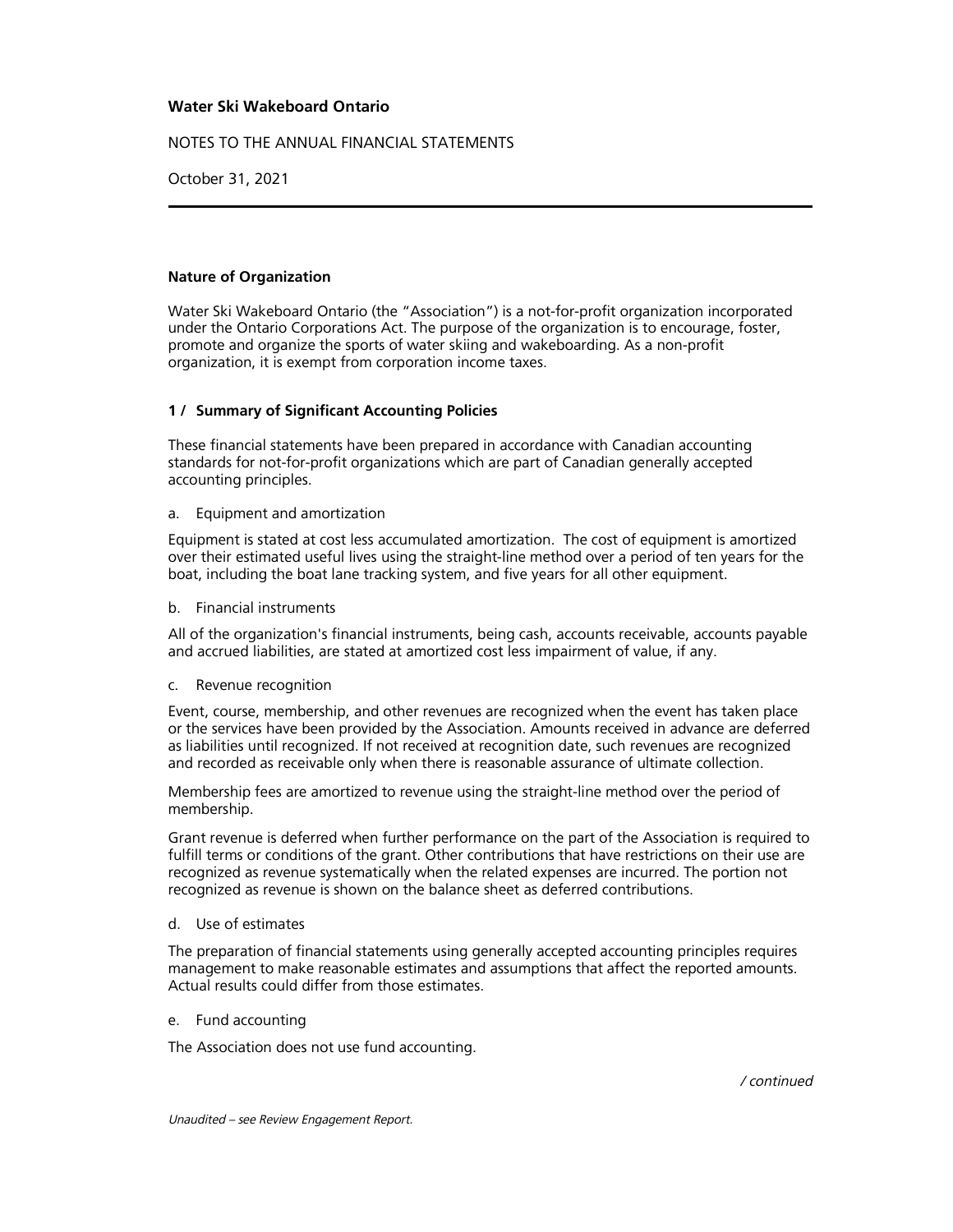NOTES TO THE ANNUAL FINANCIAL STATEMENTS

October 31, 2021

## **1 / Summary of Significant Accounting Policies** (continued)

## f. Contributed goods and services

Contributed goods and services received from non-members are recorded at fair value. Contributed services of members, as volunteers, cannot be valued in a practicable manner and are not recorded in these financial statements.

## **2 / Accounts Receivable**

|                    | 2021                     | 2020        |
|--------------------|--------------------------|-------------|
| Instructors course | $\overline{\phantom{0}}$ | \$1,295     |
| Event revenues     | \$1,758                  |             |
|                    | \$1,758                  | .295<br>\$1 |

No allowance for impairment of receivables is required.

## **3 / Equipment**

|                      |          |                             | 2021     | 2020     |
|----------------------|----------|-----------------------------|----------|----------|
|                      | Cost     | Accumulated<br>Amortization | Net      | Net      |
| Boat                 | \$17,419 | \$6,117                     | \$11,302 | \$8,125  |
| Tournament equipment | 19,440   | 13,518                      | 5,922    | 8,282    |
|                      | \$36,859 | \$19,635                    | \$17,224 | \$16,407 |

## **4 / Deferred revenues - Grants & Membership fees**

|                                               | 2021      | 2020     |
|-----------------------------------------------|-----------|----------|
| Balance, beginning of year                    | \$34,330  | \$19,880 |
| Less: amount recorded to revenue for the year | (30, 110) | 14,450   |
| Balance, end of year                          | \$4,220   | \$34,330 |

## **5 / Financial Instrument Risks**

Accounts receivable are subject to credit risk, being the possibility that parties could default on their financial obligations. Liquidity risk, that financial obligations may not be met, exists as it does for all entities.